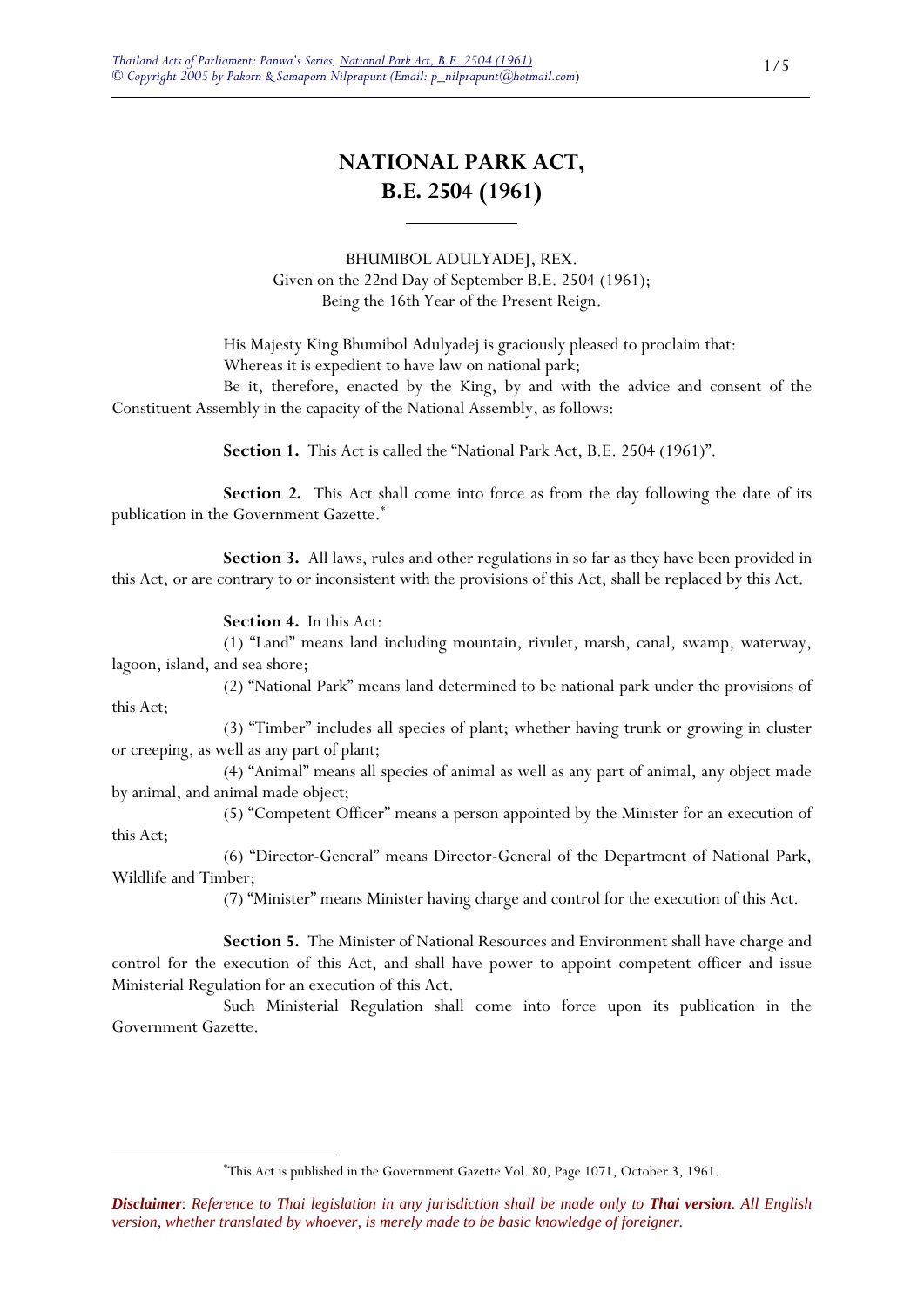## **CHAPTER I NATIONAL PARK DETERMINATION**

 $\overline{a}$ 

**Section 6.** The government may, if it is appropriate to reserve land with natural condition for the purpose of public research and recreation, issue a Royal Decree determining such land to be a national park. Map identifying boundary of each national park shall be made and annexed to such Royal Decree.

 Land determined to be a national park shall not be under ownership to, or in legal possession of, other person except for government agency.

 **Section 7.** An extension or cancellation of boundary of a national park, wholly or partly, shall be made by a Royal Decree. Except for a cancellation of the whole national park, map identify changing boundary of a national park shall be made and annexed to such Royal Decree.

 **Section 8.** The competent officer shall have a duty to provide necessary landmark and sign post or other signal expressing national park's boundary to public.

## **CHAPTER II NATIONAL PARK COMMITTEE**

 **Section 9.** There shall be a committee called "National Park Committee" consisting of Permanent-Secretary of the Ministry of Natural Resources and Environment as Chairperson, Director-General of the Department of National Park, Wildlife and Timber, representative of the Ministry of Interior, representative of the Department of Land, and not more than eleven members appointed by the Council of Ministers.

 **Section 10.** A member appointed by the Council of Ministers holds office for a term of two years.

A member who vacates from office may be reappointed.

 $\overline{a}$ 

upon:

**Section 11.** Apart from vacating office under Section 10, a member vacates office

(1) Death;

(2) Resignation;

(3) Being dismissed by the Council of Ministers;

(4) Being incompetent or quasi-incompetent;

 (5) Having been sentenced by a final judgment of the Court to a term of imprisonment, except for an offence committed through negligence or a pretty offence.

 In the case where a member vacates from office before term, the Council of Ministers may appoint another person to replace him or her.

 A person appointed under the foregoing paragraph shall remain in office for an unexpired term of office of the member he or she replaces.

**Section 12.** In the case where the Chairperson is unable to attend a meeting, or is unable to perform his or her duty, the member shall select one among themselves to preside over at a meeting.

*Disclaimer*: *Reference to Thai legislation in any jurisdiction shall be made only to Thai version. All English version, whether translated by whoever, is merely made to be basic knowledge of foreigner.*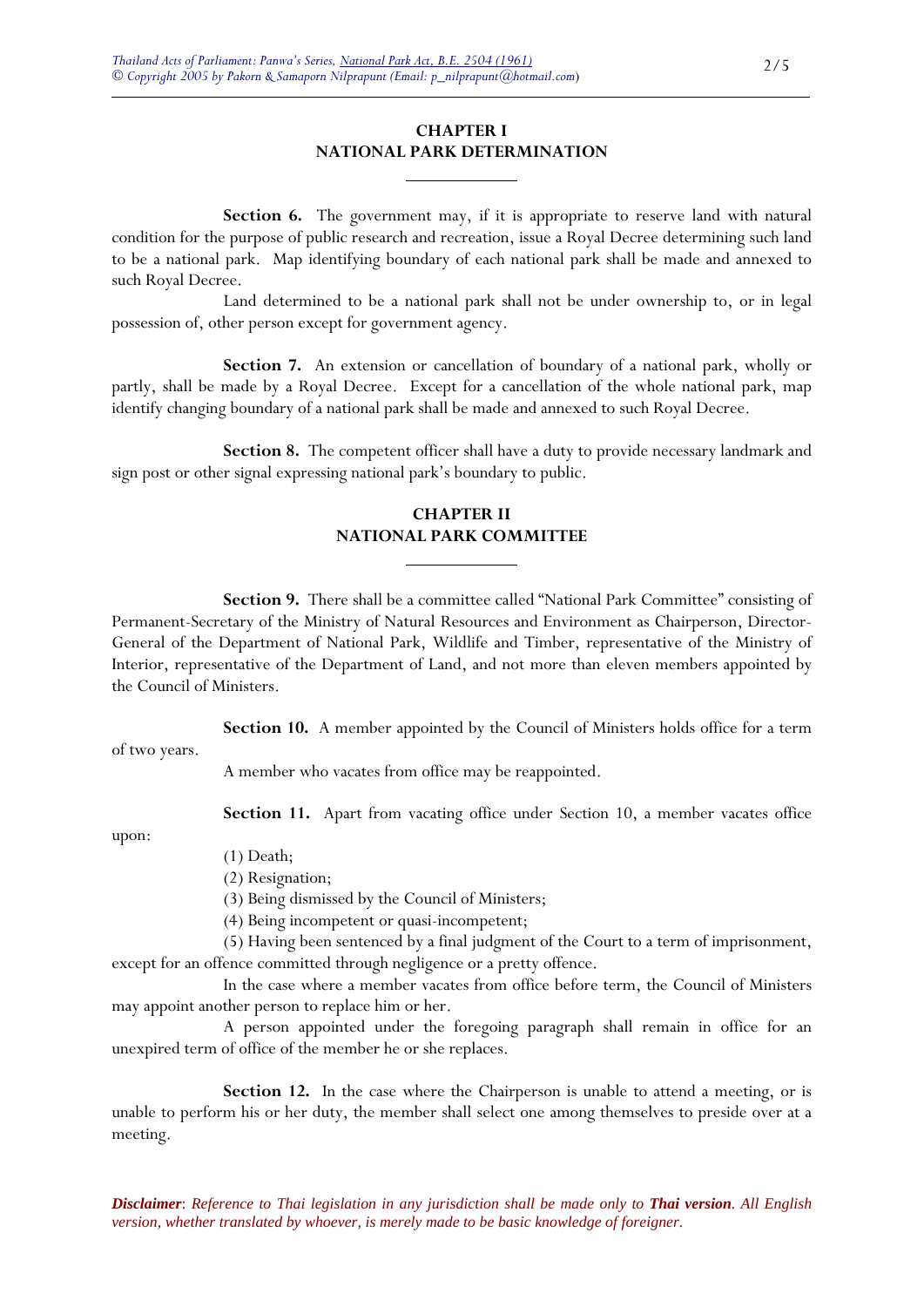A decision shall be made by a majority of votes.

 In casting votes, each member shall have one vote. In case of an equality of votes, a person who presides over at a meeting shall cast an additional vote as a casing vote.

**Section 13.** At a meeting of the Committee, not less than half of a total number of its members must be presented to constitute a quorum.

**Section 14.** The Committee may appoint a sub-committee for consideration or execution any matter entrusted by the Committee.

 **Section 15.** The Committee shall have a duty to give recommendation to the Minister in the following matters:

(1) Determining land to be national park and extending or canceling a national park;

(2) Protecting and conserving a national park;

(3) Other matter as requested by the Minister.

## **CHAPTER III PROTECTION AND CONSERVATION OF NATIONAL PARK**

**Section 16.** Within the national park, no person shall:

 $\overline{a}$ 

(1) Hold or possess land, including construct, destruct or burn forest;

 (2) Collect, find-out, take away, do any matter what so ever with purport to harm or decay timber, timber-gum, gum-turpentine, turpentine oil, mineral resources or other natural resources;

(3) Take away or do any matter what so ever with purport to harm animal;

(4) Do any matter what so ever with purport to harm or decay soil, stone, pebble, or

sand;

(5) Alter waterway or decrease water in waterway, rivulet, marsh, canal, swamp;

(6) Close or obstruct water or land transportation way;

 (7) Collect, find-out, take away, doing any matter what so ever with purport to harm or decay orchid, honey, shellac, wood-charcoal, wood-bark, or bat dropping;

(8) Collect or do any matter what so ever with purport to harm flower, leaf, or fruit;

 (9) Take vehicle in or out, or drive vehicle outside designated transportation way, without permission of competent officer;

(10) Take off or land aircraft outside designated area without permission of competent

officer;

(11) Take or let livestock therein;

(12) Take pet or beast of burden in without permission of competent officer;

(13) Take advantage from land without permission of competent officer;

(14) Affix notification, advertisement or otherwise therein;

 (15) Take any equipment for animal hunting or catching or any weapon therein without permission of, and comply with condition specified by, competent officer;

(16) Shoot the gun, make explosion of any explosive, or fire any firework;

(17) Make a loud noise or nuisance to any person or animal;

(18) Lit garbage or any other thing outside designated area;

(19) Leave inflammable material which may cause fire.

*Disclaimer*: *Reference to Thai legislation in any jurisdiction shall be made only to Thai version. All English version, whether translated by whoever, is merely made to be basic knowledge of foreigner.*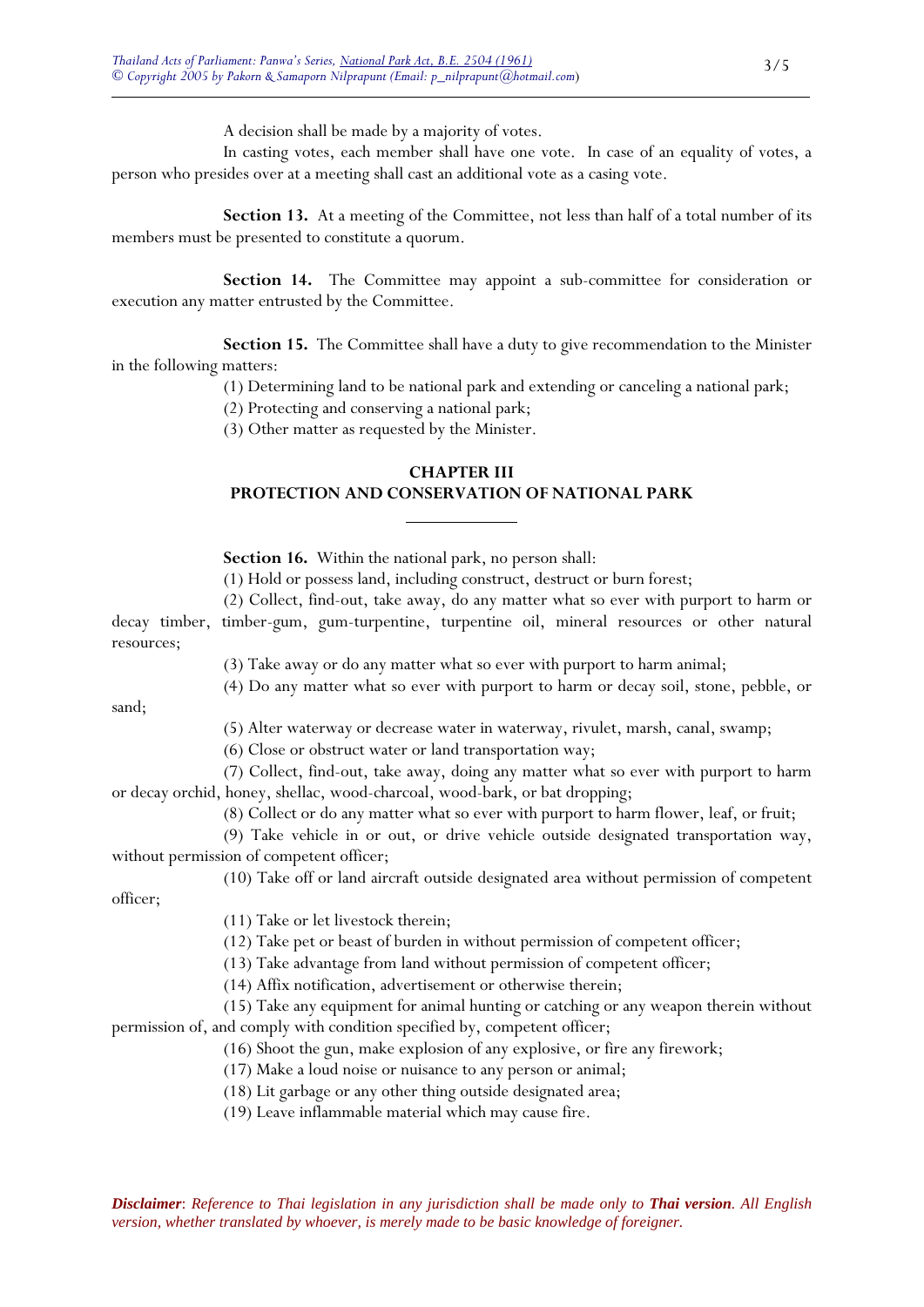**Section 17.** No person shall move, blur, damage, or make useless of landmark, sign post or other signal material provided by competence officer under this Act.

 **Section 18.** A person who enters into a national park shall comply with an order of competence officer made under Director-General's regulation which is approved by the Minister.

**Section 19.** The provision of Section 16 and Section 17 shall not apply to competence officer who act in compliance with Director-General's regulation which is approved by the Minister for the purpose of protection and conservation of national park, making technical research, facilitating tourist or dwelling, or making security or delivering knowledge to people.

 **Section 20.** In suppression of a person who violates any provision of this Act, competence officer shall be deemed to be administrative officer or police under the Criminal Procedure Code.

**Section 21.** A competence officer shall have the power to order a person who violates a provision of Section 16 to leave or omit doing something in a national park.

**Section 22.** If any violation of the provision of this Act causes a new building or any other object that change national park's condition, a competence officer shall have the power to order a person who make such violation to destroy or demolish such building or object from a national park, or to rehabilitate a condition of a national park, as the case may be. In the case where a person who make such violation does not comply with such order or is not found, or for the protection to, or relief damage of, a national park, a competence officer shall act as aforesaid as he or she thinks fit. In this regards, a person who make such violation shall be responsible for all expenses caused in action of a competence officer.

## **CHAPTER IV MISCELLANEOUS**

 $\overline{a}$ 

 $\overline{a}$ 

 **Section 23.** The Director-General shall have a power to impose, with approval of the Minister, rate and regulation on collection of service charge, fee or other allowance upon service or facility or permission to do business or living in the national park.

 Money collected under paragraph one, donation, fine under Section 28, and other income shall be exempted from any tax and duty and shall be paid for conservation of a national park under rule and procedure prescribed by the Director-General with approval of the Minister.

## **CHAPTER V PENALTY**

**Section 24.** Any person who violates Section 16 (1) (2) (3) (4) or (5) shall be liable to imprisonment for a term of not exceeding five years, or to a fine for not exceeding twenty thousands Baht, or to both.

**Section 25.** Any person who violates Section 16 (6) (7) (9) (10) or (11), Section 17 or Section 18 shall be liable to imprisonment for a term of not exceeding one month, or to a fine for not exceeding one thousand Baht, or to both.

*Disclaimer*: *Reference to Thai legislation in any jurisdiction shall be made only to Thai version. All English version, whether translated by whoever, is merely made to be basic knowledge of foreigner.*